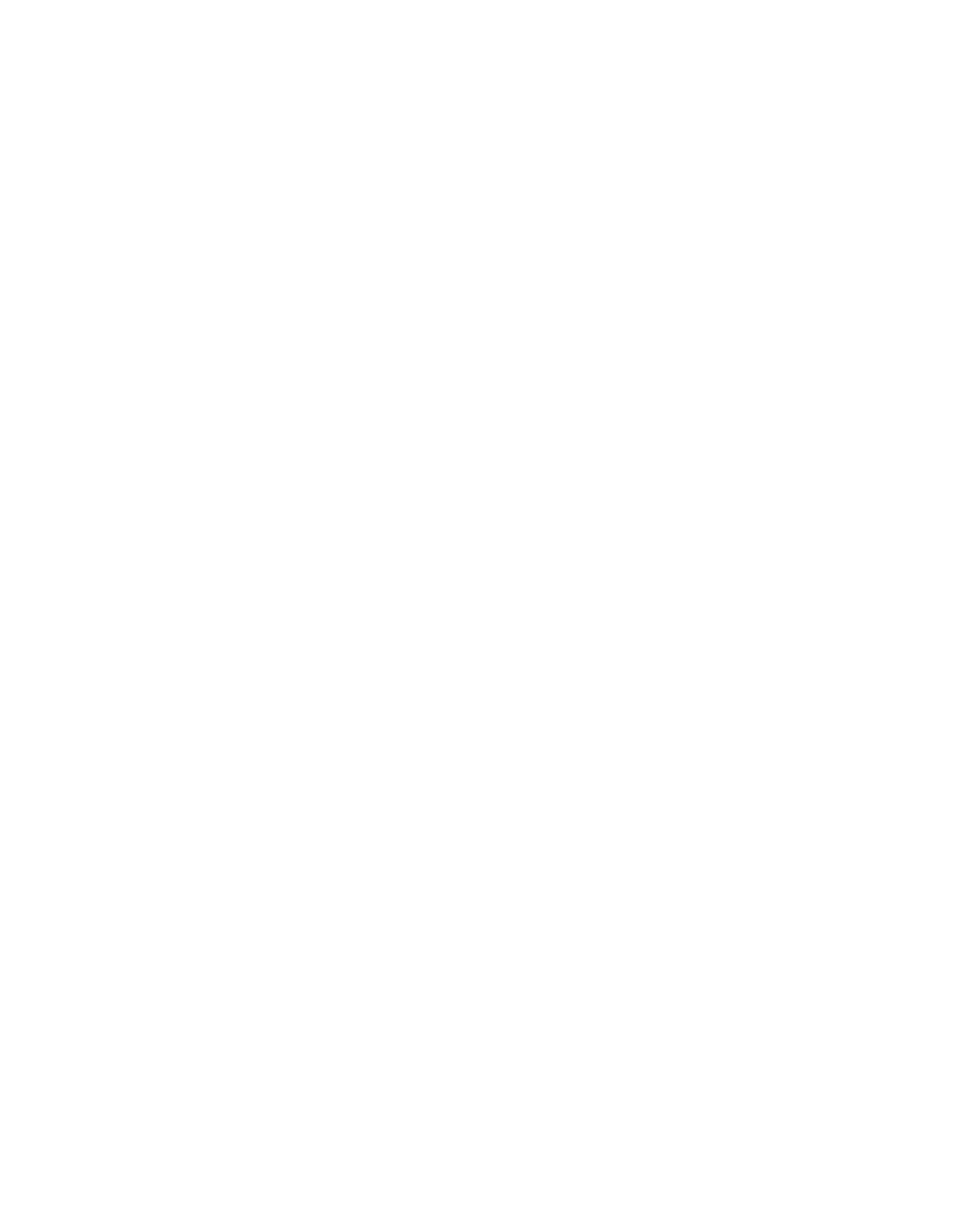$\mathsf{IP} \qquad \qquad \mathsf{IP} \qquad \qquad \mathsf{IP} \qquad \qquad \mathsf{IP}$  $IP$ 

### **機構商標 (INSTITUTIONAL BRANDING)**

所有現存的機構商標圖片將與其他的設定檔資訊一起移轉,您可以在Wiley Online Library的每個頁面上方以標誌和 / 或文字形式呈現機構商標,包含機構網站的連結。

以下為新平台上的商標外觀範例:

| <b>Wiley Online Library</b> |  | <b>MARIST</b> Access by Marist College |  |
|-----------------------------|--|----------------------------------------|--|
|-----------------------------|--|----------------------------------------|--|

Clicking the institutional branding tab, you will be taken to a screen below:

The new dimensions for the institutional branding space that is available in the header will be 96px wide x 48px high. Upload an image by using the prompts below:

| IP ranges            | Add/edit branding logo                                                                       |
|----------------------|----------------------------------------------------------------------------------------------|
| Institution branding | Your logo should be a .gif, .jpg, or .png and can be a maximum of 96px wide by<br>48px high. |
| Article select       | Branding logo image                                                                          |
|                      | $\Box$ marist.jpg $\otimes$ Remove                                                           |
| Manage               |                                                                                              |
| administrators       | Upload a branding logo image                                                                 |
|                      | Choose File No file chosen                                                                   |
| <b>WOL bookstore</b> |                                                                                              |

Users can also enter additional text by clicking enter their desired message in the field below:

| Branding text: | Marist College                                                                         |
|----------------|----------------------------------------------------------------------------------------|
|                | The current text is shown above. Edit this text if you wish, and then<br>click Update. |

WILEY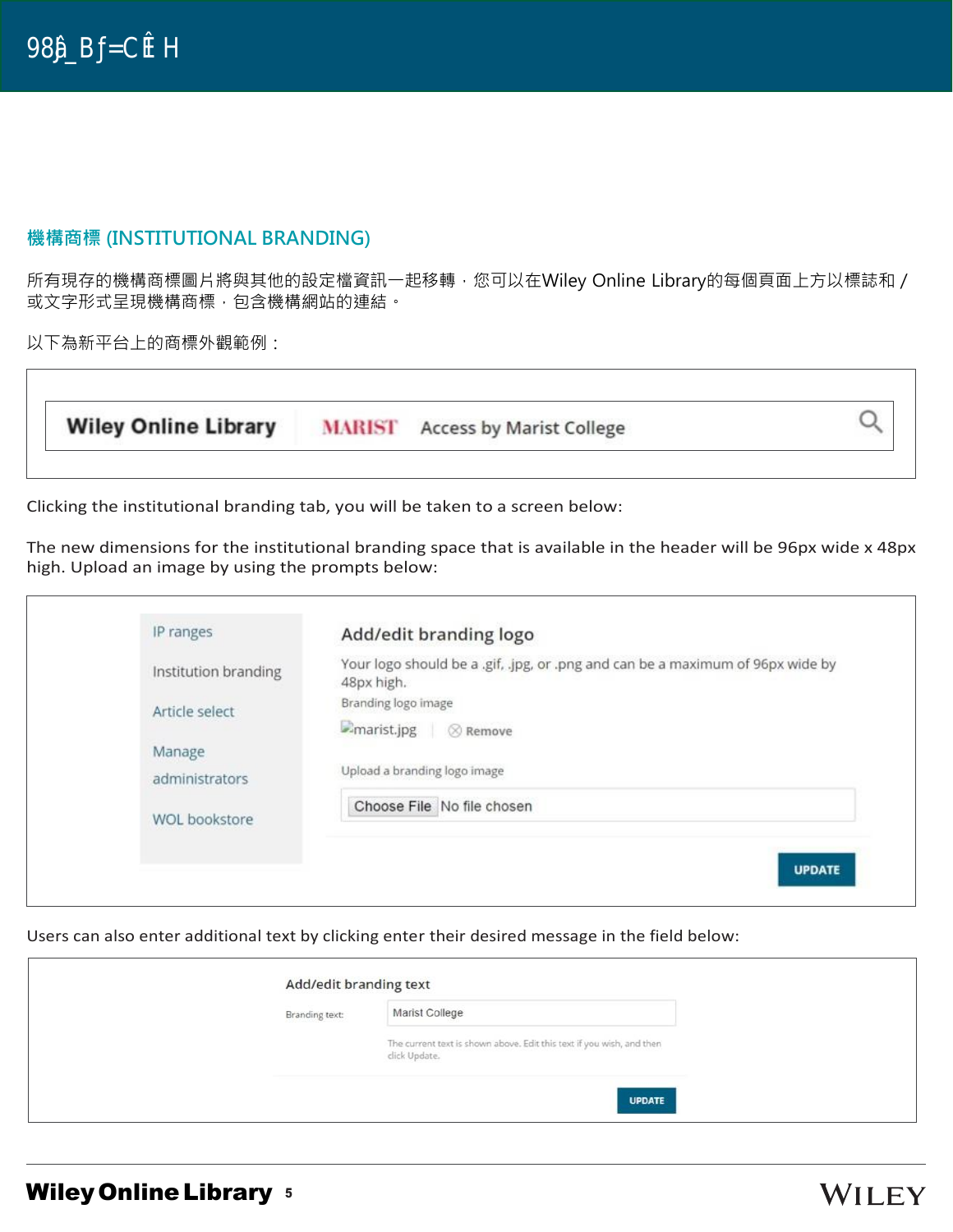# InstitutionalAdministration Guide

Branding text will be preceded by "Access by," so your institution knows where access is coming from. You may also link this text and banner image to an external site of your choosing. To add a link to your institution's website, enterthe URL in full HTTP format, e.g. [https://www.example.com.](http://www.example.com/) See the screen below:

|               | Add/edit your institutions' UKL                                                                                  |
|---------------|------------------------------------------------------------------------------------------------------------------|
| URL for Link: | http://library.marist.edu/                                                                                       |
|               | To add a link to your institution's website, enter the URL in full HTTP<br>format, e.g. https://www.example.com. |
|               | <b>UPDATE</b>                                                                                                    |

## ARTICLE SELECT (TOKENS)

Article Select is a service which enables your patrons to access journal articles, reference work articles, and book chapters from titles outside your current holdings. It is based on a token system where you can pre-purchase a number of tokens which your patrons can use to access that content as needed.

In this space users can see their license for tokens, date range, how many remain, and how they are spent through usage reporting. See the sample below:

| Your article select tokens<br>Click on a license to see the related accesible content. | To order tokens please contact your Wiley-Blackwell Account Manager. |               |                |                     |                 |
|----------------------------------------------------------------------------------------|----------------------------------------------------------------------|---------------|----------------|---------------------|-----------------|
| LICENSE ID                                                                             | CONTENT                                                              | VALID<br>FROM | VALID TO       | TOKENS<br>REMAINING | USAGE<br>REPORT |
| ALM-LID-<br>CORE39210744 ALM-LID-                                                      | Product -<br>License - Map:<br>CORE39210744                          | 1 Jan<br>2017 | 31 Dec<br>2019 | $\circ$             | REPORT          |
| ALM-LID-<br>CORE46803969                                                               | Product-<br>License - Map: 4 Jan<br>ALM-LID-<br>CORE46803969         | 2018          | 31 Dec<br>2019 | 2370                | REPORT          |
|                                                                                        |                                                                      | $\odot$       |                |                     |                 |

By clicking the "Report" button, youwill get anoption to emailthe report. Itwill come as a .tsv file. Save the file to your desktop. You can open it in Excel.

WileyoffersaSuperUserpolicyforArticleSelectlicenses,wherebyonlyauthorizedregisteredusers can spend tokens. If you have chosen this policy, you may add or remove Super Users at any time.

Just click the Permissions tab and you will be taken to the screen below:

| IP ranges             | Add a new user                              |                  |                                                                                           |  |
|-----------------------|---------------------------------------------|------------------|-------------------------------------------------------------------------------------------|--|
| Institution branding  | user has to log in to Wiley Online Library. |                  | Super Users must be registered users of Wiley Online Library. Enter the email address the |  |
| Article select        | User                                        |                  |                                                                                           |  |
| Manage administrators | Type email                                  |                  |                                                                                           |  |
| WOL bookstore         |                                             |                  |                                                                                           |  |
|                       |                                             |                  | <b>ADD</b>                                                                                |  |
|                       |                                             |                  |                                                                                           |  |
|                       | Remove users                                |                  |                                                                                           |  |
|                       | SEECTAL                                     |                  |                                                                                           |  |
|                       |                                             |                  |                                                                                           |  |
|                       | <b>FIRST NAME</b>                           | <b>LAST NAME</b> | EMAIL                                                                                     |  |
|                       |                                             |                  |                                                                                           |  |
|                       |                                             |                  | <b>REMOVE SELECTED</b>                                                                    |  |
|                       |                                             |                  |                                                                                           |  |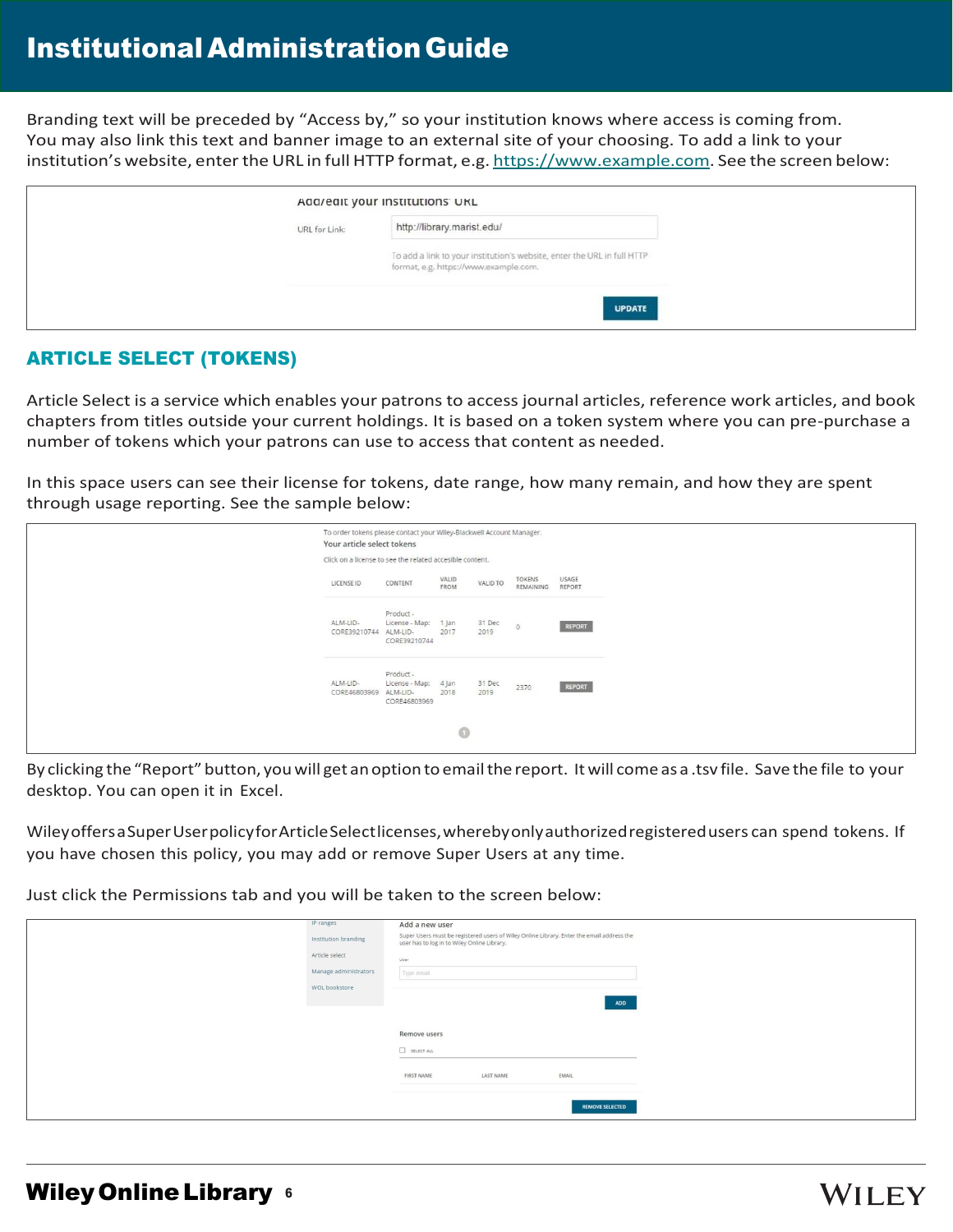Toaddanewuser,invitethemviaemail.TheywillneedtobearegistereduseronWileyOnlineLibrary. New users may register by [following the instructions on this](https://onlinelibrary.wiley.com/action/registration) page.

To remove users, select the check box next to their name and click the "remove selected" button.

### MANAGE ADMINISTRATORS

You are free to add as many administrators as you'd like. Open the manage administrators tab and you are taken to the screen below:

| Institution details<br>Access entitlements<br>Usage reports<br>IP ranges<br>Institution branding<br>Article select | Add an administrator<br>You may assign or remove multiple administrators to have access to this administration<br>area.<br>Send invitation to:<br><b>SEND INVITATION</b>                                                                    |
|--------------------------------------------------------------------------------------------------------------------|---------------------------------------------------------------------------------------------------------------------------------------------------------------------------------------------------------------------------------------------|
| Manage administrators<br>WOL bookstore                                                                             | Remove an administrator<br>Mario Harris (mharris@wiley.com)<br>Matthew Ragucci (mragucci@wiley.com)<br>Sam Crowe (scrowe@wiley.com)<br>Dana Maselli (dmasell@wiley.com)<br>Kornelia junge (kjunge@wiley.com)<br><b>REMOVE ADMINISTRATOR</b> |

In the Manage Administrators page you will see the options to assign or remove multiple administrators to have access to the institutional administration area.

Toaddanadministrator, enterthe email IDtoassignas anewadministratortotheorganization'sinstitutional administration area.

An invited administrator will receive an email containing a validation link to activate and assign the new user's account as an administrator for the organization.

To remove administrators, choose one or more administrators from the list displayed and select "Remove Administrator." The users removed should no longer be listed in the list of administrators and should not be able to access the institutional administration area.

Users also can now receive a list of administrators. Simply click "send to my email" and you will receive a plain text email of your institutional administrators.

| Receive administrator list by email                                           |
|-------------------------------------------------------------------------------|
| You may receive a list of administrator names and addresses for your records. |
| <b>SEND TO MY EMAIL</b>                                                       |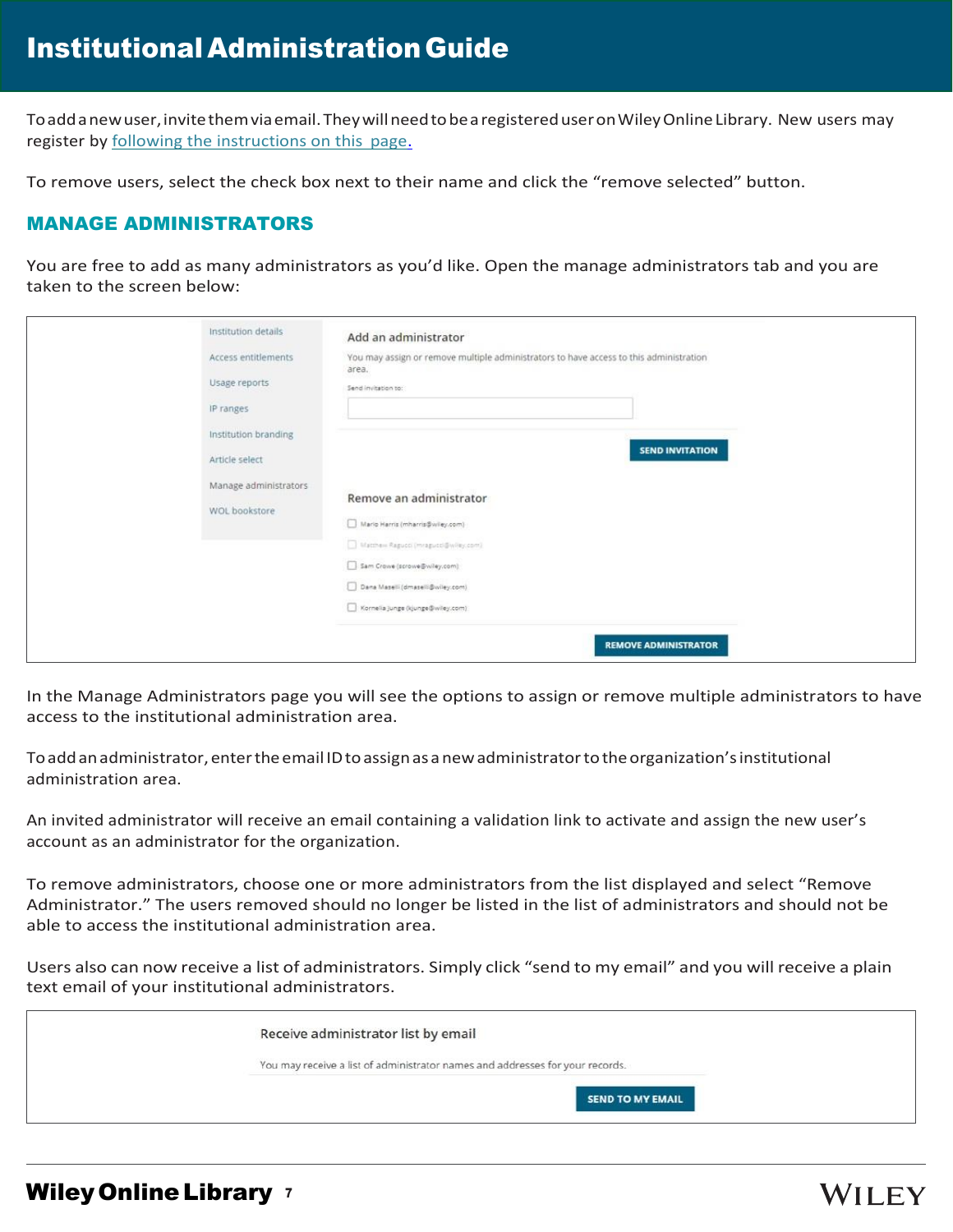You may also designate a librarian as contact for recommended material. Enter the contact email in the appropriate field, and select the "add new contact" button:

| Current contact: | None |  |
|------------------|------|--|
| Email:           |      |  |
|                  |      |  |

Now when users recommend content to the librarian, they will be directed to this email address when filling out the Recommend to a Librarian form on the platform.

## WILEY ONLINE LIBRARYBOOKSTORE

Select the link to visit the [Wiley Online Library bookstore](https://wolbookstore.wiley.com/)

If you have any problems or questions you can still easily contact your Wiley Online Library support team at: [eal@wiley.com](mailto:eal@wiley.com)

## FREQUENTLY ASKED QUESTIONS

#### What benefits can we expect with the new platform for Wiley Online Library?

Initially our focus is on successfully migrating Wiley Online Library's existing features, and doing our best to provide a seamless transition.

The platform, however, does host an integrated set of features that will help researchers, professionals, and other readers discover and engage with the content that is most relevant to them, including:

- A more robust search function and user interface that aligns with today's best practices for user experience.
- A more accessible platform that allows Wiley to deliver new features and functionality in a timely fashion.
- Better branding opportunities for your library on the platform.

Once the migration is completed we will begin to introduce new features and additional functionality to provide an enhanced user experience.

#### What browsers are compatible with the new Wiley Online Library platform?

- Internet Explorer 10 and later
- Microsoft Edge (the latest stable version)
- Chrome (the latest stable version)
- Firefox (the latest stable version)
- Safari (the latest stable version)